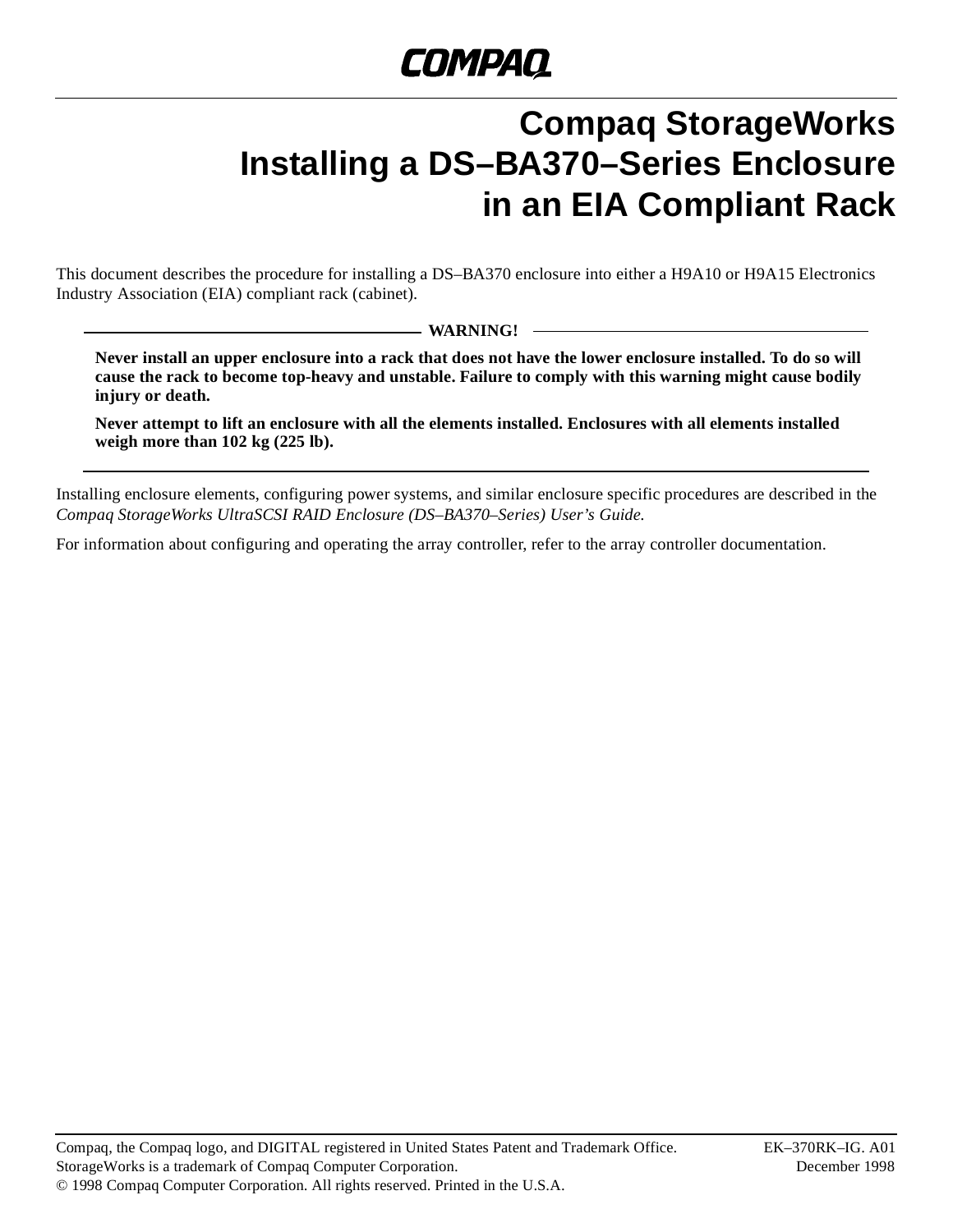

# **Enclosure Mounting Kit Parts**

Upon unpacking the mounting kit, use Table 1 to verify that all parts are available.

### **Table 1 Enclosure Mounting Kit Parts**

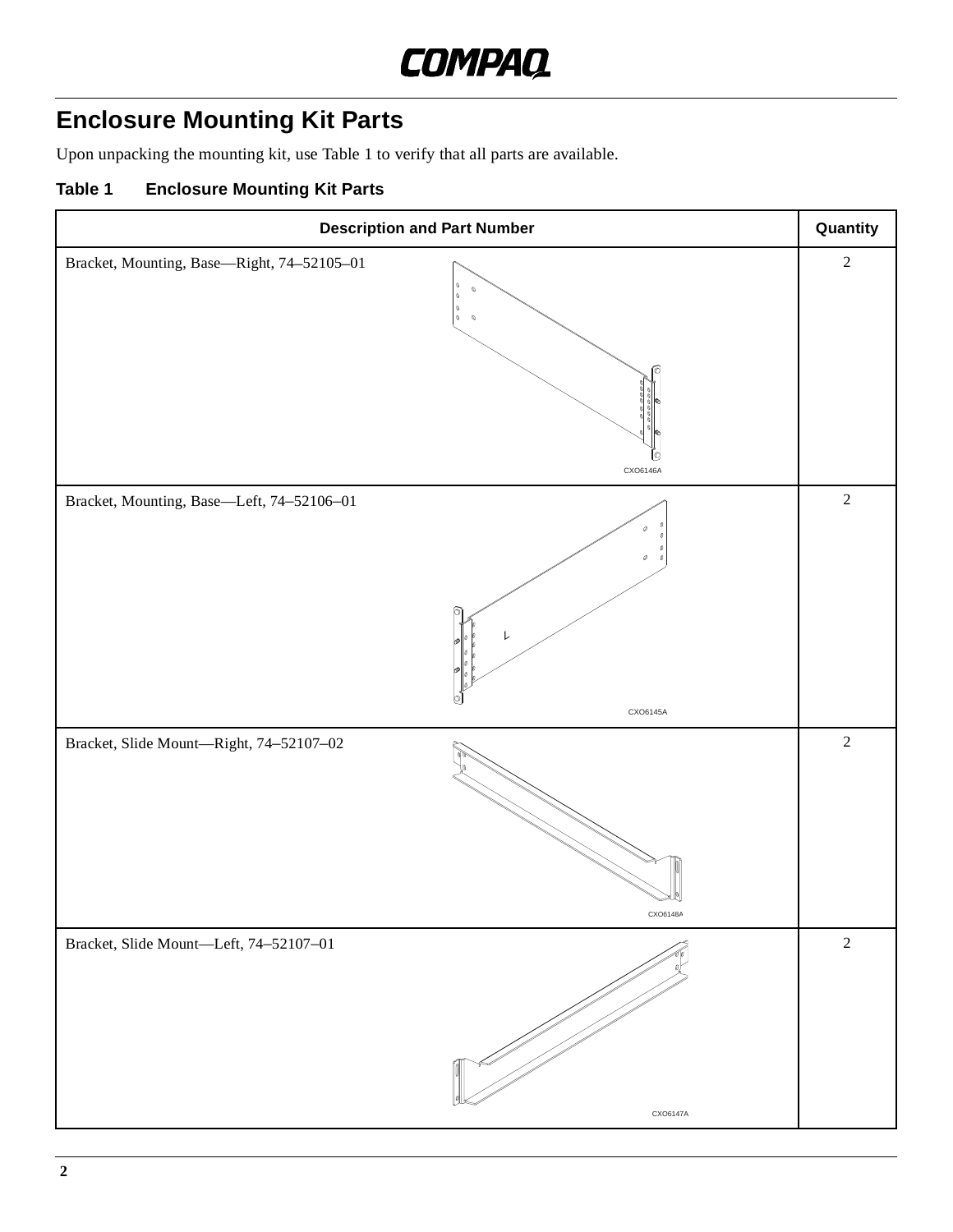#### **Table 1 Enclosure Mounting Kit Parts (Continued)**

| <b>Description and Part Number</b>                |   |  |
|---------------------------------------------------|---|--|
| Bracket, Slide, 74-52108-01<br>:0<br>CXO6149A     | 4 |  |
| Clamp, Slide Bracket, 74-52118-01<br>CXO5150A     | 8 |  |
| 10-32 x 3/8 inch pan head SEMS screw, 90-09228-10 |   |  |
| 10-32 x 5/8 inch pan head SEMS screw, 12-21368-02 |   |  |
| 8-32 x 1/4 inch pan head SEMS screw, 90-09545-00  |   |  |
| U-Nut, 90-07886-00                                | 8 |  |
| Kep Nut, 90-06565-00                              | 8 |  |
| #10 Washer, Flat, 90-06664-00                     | 8 |  |

## **Installation Procedure**

The installation sequence is as follows:

- 1. DS–BA370 criteria
- 2. Determine rack configuration
- 3. Shutdown the subsystem
- 4. Remove enclosure elements
- 5. Install mounting base brackets
- 6. Install slide mount brackets
- 7. Install enclosure slide brackets
- 8. Install the enclosure

## **DS–BA370 Criteria**

Prior to installing the BA370 enclosure, ensure the RETMA rack meets the following criteria:

- The rack must have a minimum vertical opening of 30.5 inches with either a 5.8 or 3.8 inch clearance from the top of the opening to the mounting base bracket bottom stud (see Secti[on "Determining Rack Configura](#page-3-0)tion").
- Due to possible enclosure overheating, air recirculation must be minimized with appropriate filler panels between installed enclosures.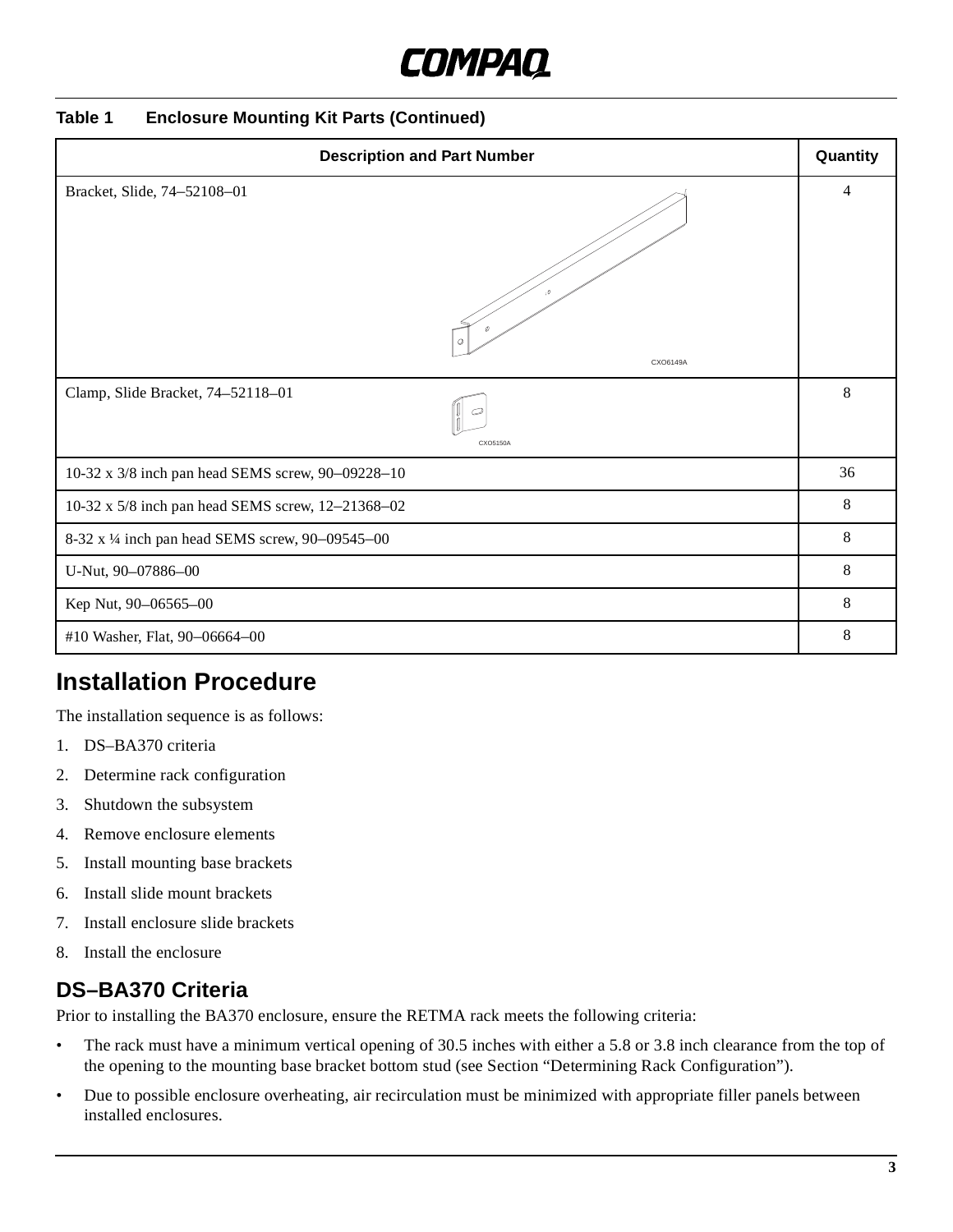

## <span id="page-3-0"></span>**Determining Rack Configuration**

The RETMA installation kit can be used to install an enclosure into the uppermost position, the lower most position, or in any intermediate position of a RETMA rack provided there is adequate clearance between adjoining enclosures.

- To install the BA370 in the uppermost position of a rack, use configuration A and Figure 1.
- To install the BA370 in the lowermost position of a rack, use configuration B [and Figu](#page-4-0)re 2.
- To install the BA370 in an intermediate position of a rack, you must first determine which bracket assembly configuration best suits your clearance needs.

**Configuration A:** requires a minimal clearance of 30.5 inches (see "Configuration A Formula") between enclosures or between the rack and an enclosure. In addition, the bottom stud of the upper left bracket (named Hole 1) must have a minimum of 5.8 inches clearance from the bottom of any enclosure installed above the intended position of the BA370.

#### **Configuration A Formula**

 $D =$  Distance of mounting hole from bottom of upper enclosure (5.8 inches minimum)

Clearance  $= D + 24.7$  inches

#### **Figure 1 Configuration A, Rack Front Rail Hole location for Installing the Mounting Base Brackets**

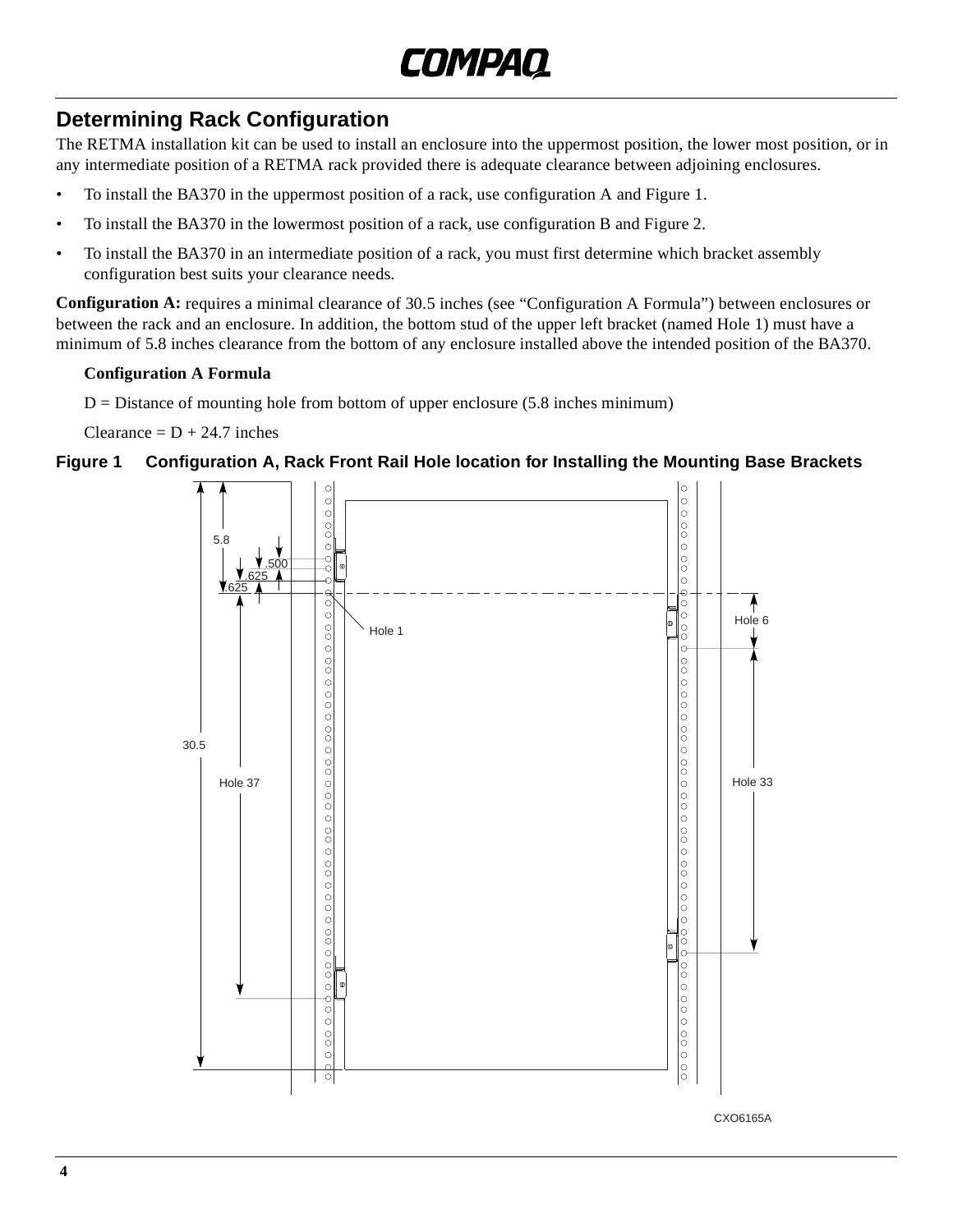<span id="page-4-0"></span>**Configuration B:** also requires a minimal clearance of 30.5 inches (see "Configuration B Formula") between enclosures or between the rack and an enclosure. In addition, the bottom stud of the upper left bracket (named hole 1B) must have a minimum of 3.8 inches clearance from the bottom of any enclosure installed above the intended position of the BA370.

Use the following to calculate the needed enclosure clearance for mounting configuration A or B in hole positions which are **NOT** at the minimal distance from the bottom of any enclosure installed above the intended position of the BA370.

#### **Configuration B Formula**

 $D = Distance$  of mounting hole from bottom of upper enclosure (3.8 inches minimum)

Clearance =  $D + 26.7$  inches

#### **Figure 2 Configuration B, Rack Front Rail Hole location for Installing the Mounting Base Brackets**



CXO6166A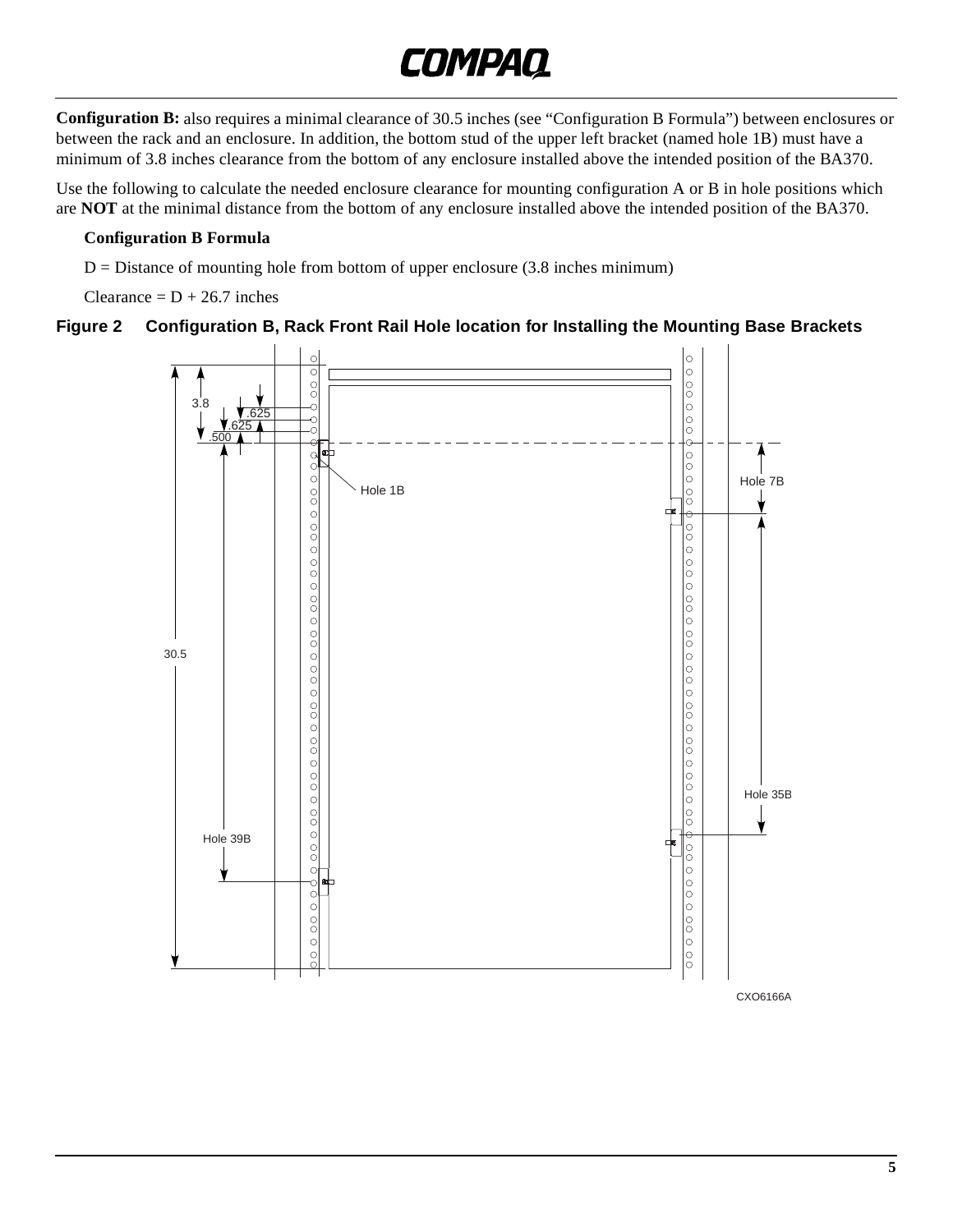### **Shutdown the Subsystem**

Remove all power from the rack.

#### **WARNING!**

**The possibility of injury exists due to the high voltages present within the rack when power is applied. Therefore, all elements must be turned OFF. Compaq recommends that you disconnect the ac power cord from the wall receptacle.**

### **Removing Enclosure Elements**

Before installing an enclosure, remove all installed elements. The *Compaq StorageWorks UltraSCSI RAID Enclosure (DS–BA370–Series) User's Guide* describes the procedures for accomplishing this task.

**WARNING!**

**An enclosure with all the elements installed weighs more than 102 kg (225 lb).**

**To reduce the possibility of injury you must use the following procedures:**

- **Remove all the elements before lifting the enclosure.**
- **Use a minimum of two people to move or install the enclosure.**
- **Use a hand-cart or dolly to move the enclosure.**

### **Installing Mounting Base Brackets**

After determining the mounting base bracket configuration, complete the installation procedure in Table 2.

#### **Table 2 Mounting Base Brackets Installation Procedure**

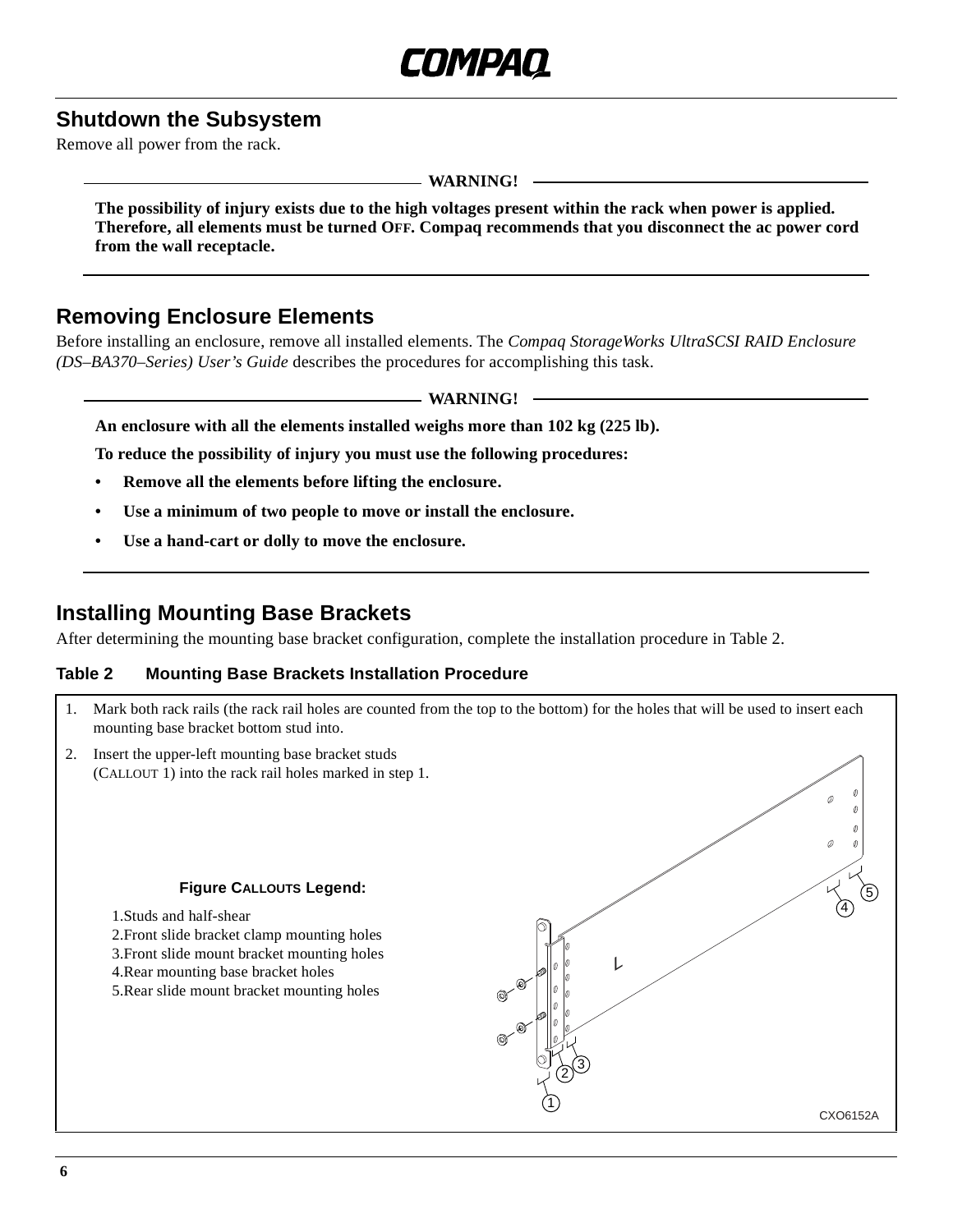



- Do **NOT** tighten.
- 5. Repeat steps 2, 3, and 4 for the three remaining mounting base brackets.
- 6. Ensure the mounting base bracket half-shears are seated, then fully tighten the Kep nuts.
- 7. Fully tighten all screws that were installed during step 4.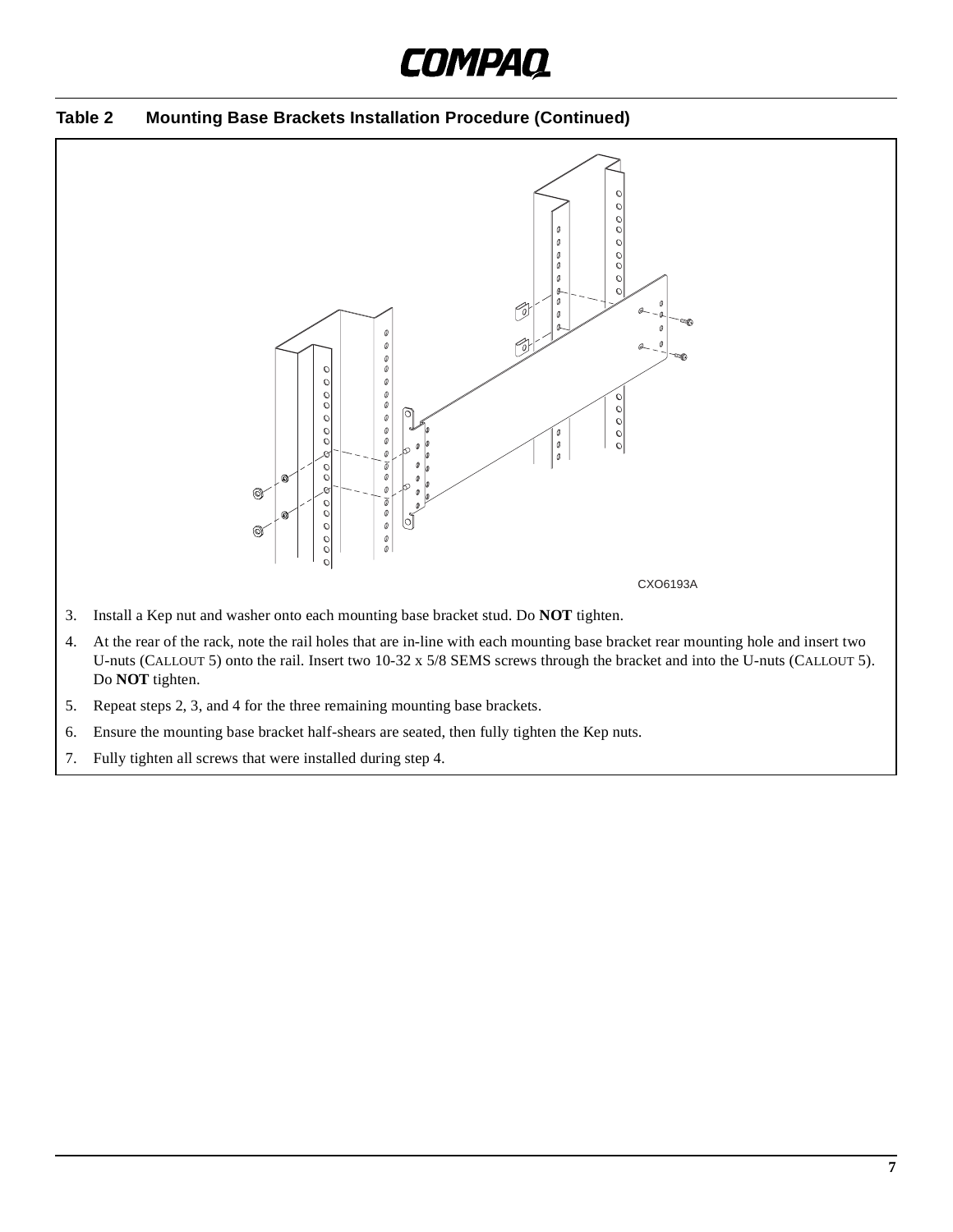

### <span id="page-7-0"></span>**Installing the Slide Mount Brackets**

Use Figure 3 to determine the slide mount bracket hole layout.

#### **Figure 3 Slide Mount Bracket**

#### **Figure CALLOUTS Legend**

- 1. Front mounting bracket
- 2. Bottom rail
- 3. Top rail
- 4. Mounting holes for Installing rear slide bracket clamp
- 5. Rear mounting bracket



CXO6153A

Refer to Table 3 for installing the slide mount brackets.

#### **Table 3 Mounting Base Bracket Hole Location used for Installing the Slide Mount Bracket**

|    | <b>Configuration A</b><br><b>Configuration B</b>       |    |                                                       |
|----|--------------------------------------------------------|----|-------------------------------------------------------|
|    | Upper-left bracket assembly, 4 holes from the bottom   |    | Upper-left bracket assembly, 1 hole from the bottom   |
|    | Bottom-left bracket assembly, 3 holes from the bottom  |    | Bottom-left bracket assembly, 2 holes from the bottom |
| 3. | Upper-right bracket assembly, 5 holes from the bottom  |    | Upper-right bracket assembly, 2 holes from the bottom |
| 4. | Bottom-right bracket assembly, 3 holes from the bottom | 4. | Bottom-right bracket assembly, 1 hole from the bottom |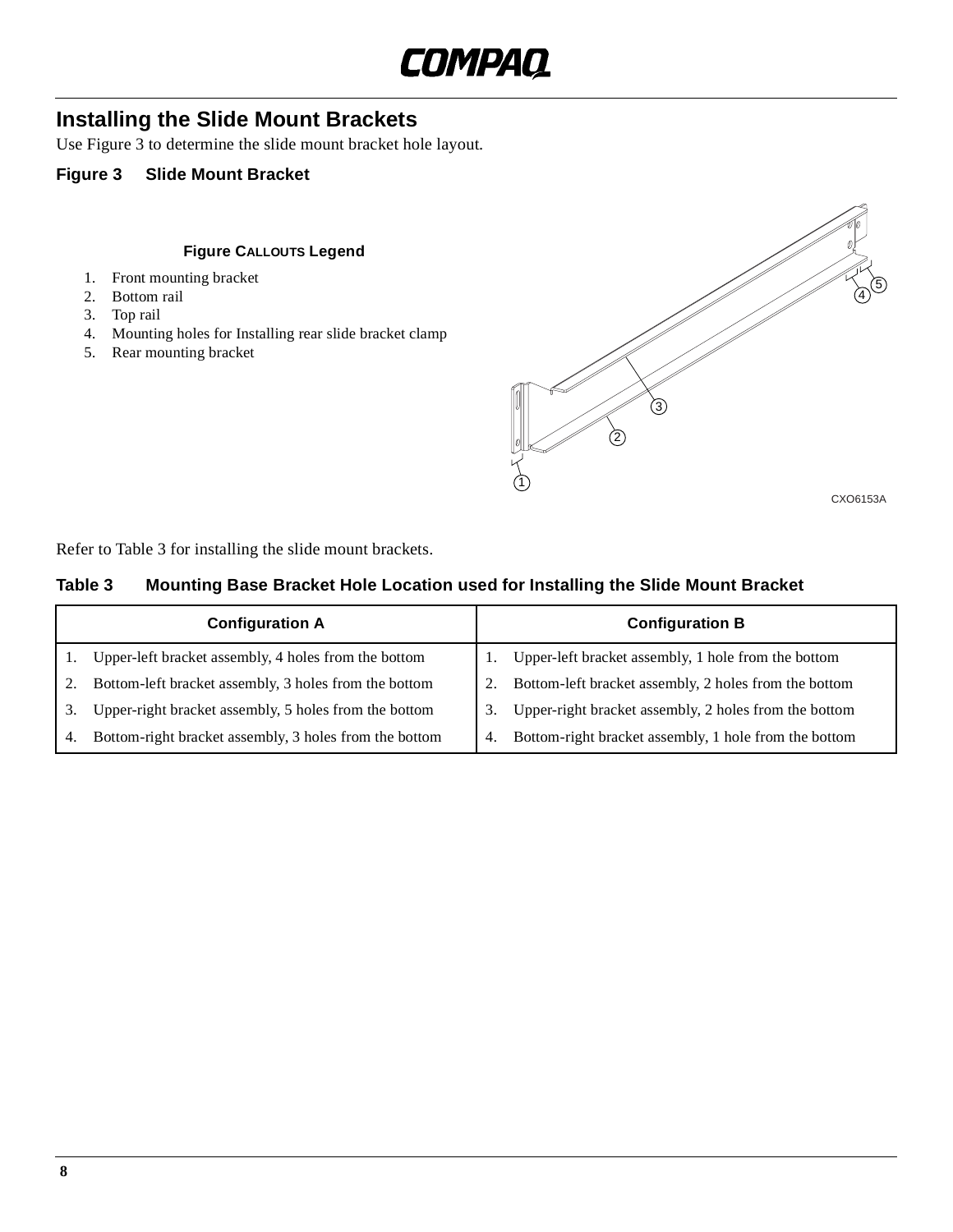

After determining which mounting base bracket holes to use, complete the installation procedure in Table 4.

#### **Table 4 Slide Mount Bracket Installation Procedure**

1. Use two 10-32 SEMS x 3/8 inch screws to attach a slide bracket clamp to the rear of the slide mount bracket (C ALLOUT 4 in [Figure 3](#page-7-0) identifies holes to use). Finger tighten.  $\mathcal O$  $\begin{array}{c} 0 \\ 0 \\ 0 \\ 0 \\ 0 \\ \end{array}$  $\begin{matrix} 0 \\ 0 \end{matrix}$  $\theta$  $\theta$  $\begin{matrix} 0 \\ 0 \end{matrix}$  $\bullet$  $\mathfrak{o}$  $\circ$  $\begin{matrix} 0 \\ 0 \end{matrix}$  $\circ$  $\circ$  $\mathcal{O}$  $\circ$  $\circ$  $\emptyset$  $\begin{matrix} 0 \\ 0 \\ 0 \end{matrix}$  $\circ$  $\circ$  $\check{\circ}$  $\circ$  $\check{\circ}$ e<br>a  $\circ$  $\begin{matrix} 0 \\ 0 \\ 0 \\ 0 \\ 0 \end{matrix}$  $\circ$  $\circ$  $\mathbf c$ CXO6194A2. Attach the slide mount brackets to the mounting base brackets (p[er Table](#page-7-0) 3) as follows: a. Position the slide mount bracket so that the front-**bottom** hole (see CALLOUT 1 [in Figur](#page-7-0)e 3) is aligned to the mounting base bracket hole. b. Insert a 10-32 SEMS x 3/8 inch screw through the slide mount bracket front-bottom hole and into the mounting base bracket (see CALLOUT 1 i[n Figure](#page-7-0) 3). Finger tighten. c. Insert a 10-32 SEMS x 3/8 inch screw through the slide mount bracket front-slotted (top) hole and into the mounting base bracket. Finger tighten. d. Adjust the rear of the slide mount bracket so that it is parallel with the mounting base bracket and the hole is lined-up. e. Insert a 10-32 SEMS x 3/8 screw through the rear hole of the slide mount bracket and into the mounting base bracket hole. Fully tighten. f. Fully tighten all front screws. 3. Repeat steps 1 and 2 for the other three slide mount brackets.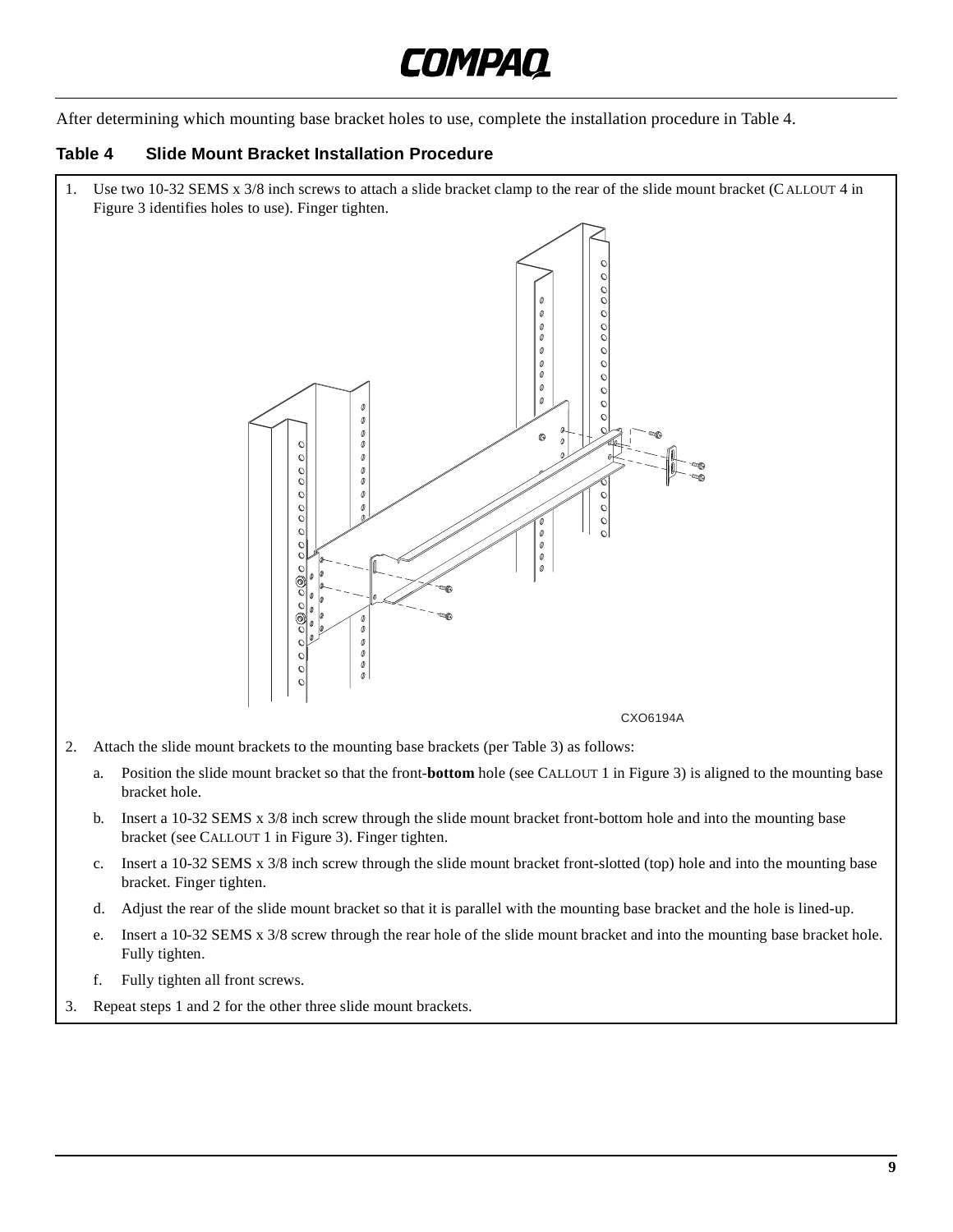

## **Install the Enclosure Slide Bracket**

Complete the following procedure to attach the four slide brackets to the BA370 enclosure.

#### **Table 5 Enclosure Slide Bracket Installation Procedure**

1. Position the slide bracket with the slot towards the enclosure front.



- 4. Insert an  $8-32 \times \frac{1}{4}$  inch screw through the hole into the enclosure and fully tighten.
- 5. Fully tighten the front screws.
- 6. Repeat steps 1 through 5 for each bracket.

### **Install the Enclosure**

Complete the following procedure to install a BA370 enclosure into the rack.

**WARNING!**

**Never install an upper enclosure into the rack without the lower enclosure first being installed. To do so will cause the rack to become top-heavy and unstable. Failure to comply with this warning might cause bodily injury or death.**

**An empty enclosure weighs more than 37 kg (81 lb) and an enclosure with all the elements installed weighs more than 102 kg (225 lb).**

**Always accomplish the following when installing an enclosure:**

- **Always use a minimum of two people to move or install the enclosure.**
- **Compaq recommends using a hand-cart or dolly to move the enclosure.**
- **Remove all the elements before lifting the enclosure.**